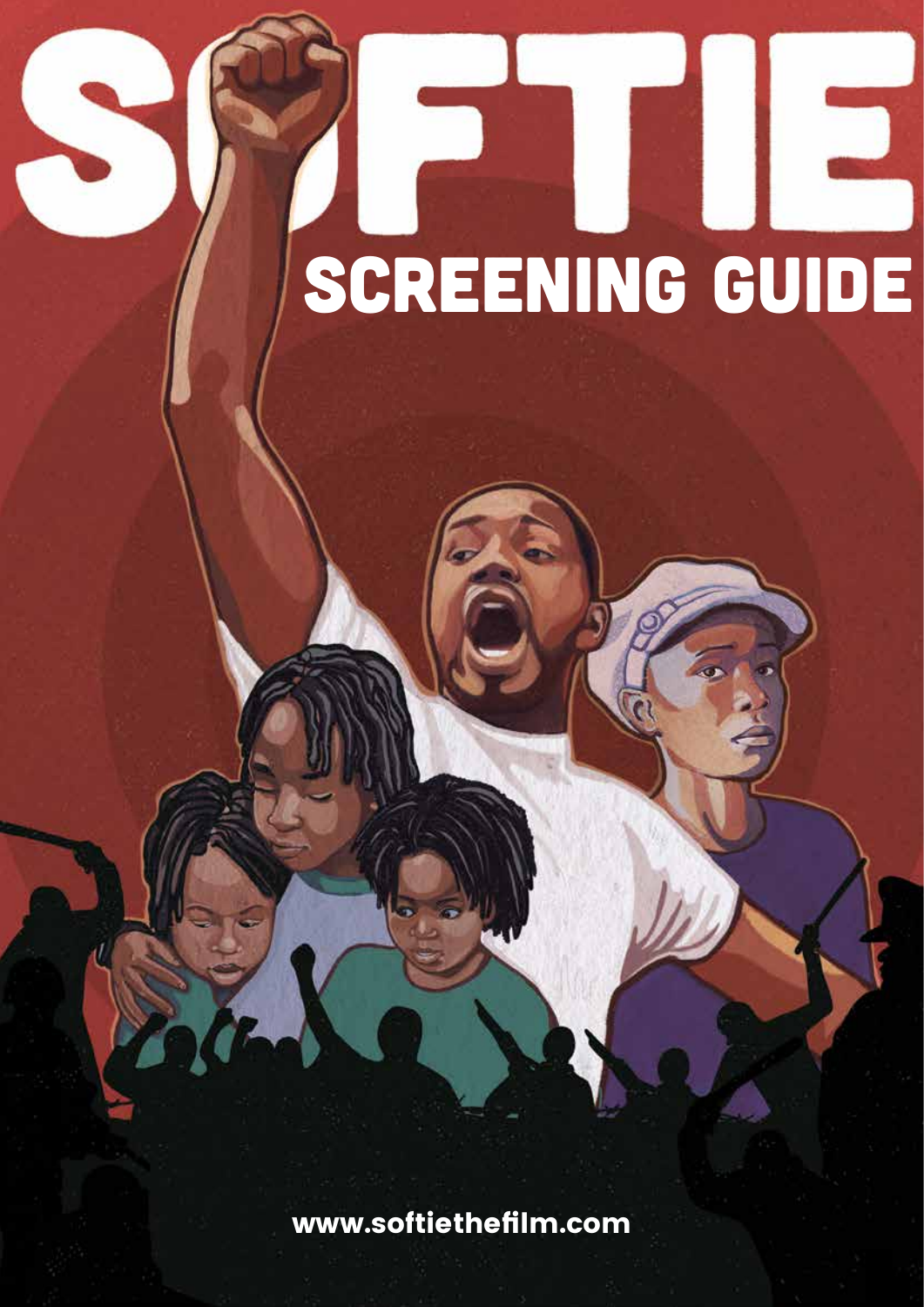# Table of CONTENTS

| 1. Introduction/Softie Impact Goals                                   | $\overline{2}$ |
|-----------------------------------------------------------------------|----------------|
| 2. Cast<br>3. Directors Statement<br>4. How to Facilitate a Screening | 3              |
|                                                                       | 4              |
|                                                                       | 5              |
| <b>5. Discussion Questions</b>                                        | 6              |
| 6. What Can I Do from Here?                                           | 7              |

1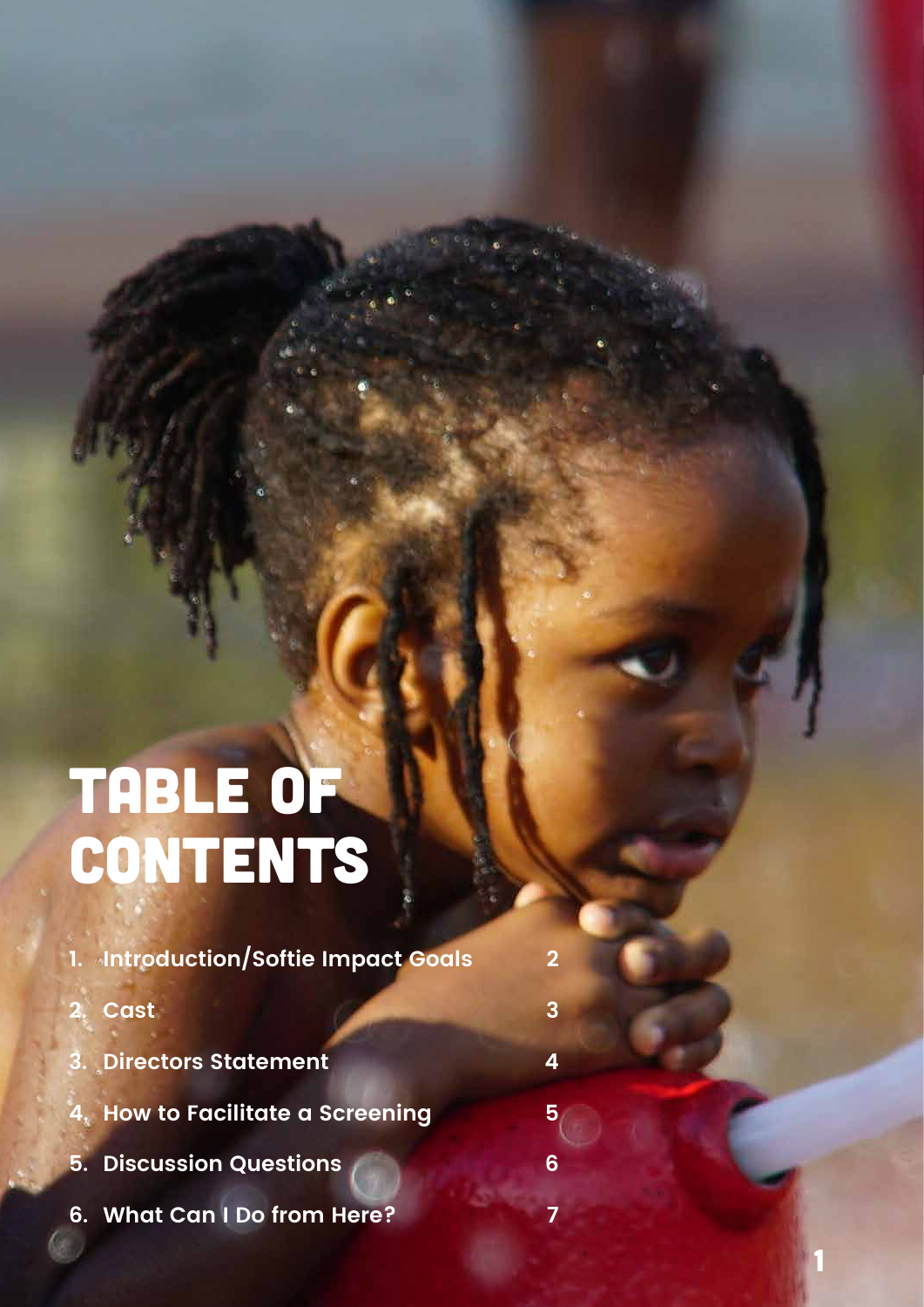# **International**

**As Kenya's most notorious activist enters mainstream politics to challenge social injustice, he faces questions on the cost of his sacrifices, past and present, from his family and himself.**

Karibu! Welcome to the Softie screening guide. Softie is a deeply personal and emotionally riveting documentary that captures what is a generally accepted norm of doing politics in East Africa. It uses the complex life of photo journalist turned activist Boniface Mwangi to tell a larger story about belonging, politics and what it means to be Kenyan.

We believe a screening of Softie can do many things for audiences. It is one of the first times that the Kenyan electorate will have the opportunity to see themselves on screen during an election period, and seriously interrogate our collective social conscience and responsibilities as voters and citizens. Some of the key messages Softie holds:

- 1. Being an active and engaged citizen is how we express our love for our country.
- 2. Our personal lives are affected by politics even when we are not participating.
- 3. We know that systemic problems exist, but we have more power than we think. We can make real change within our communities.

Softie often leaves people with diverse thoughts and feelings. The purpose of this guide is to invite audience's to reflect, provoke conversation, and discover new pathways to action. This guide is intended to accompany screenings of Softie wherever possible, including, community centres, home viewing, churches, residential estates, schools etc. We hope that the film inspires, particularly Kenyan viewers, to believe in their power and challenge their leaders from community to national level.

#### Softie Impact **CAMPAIGN** Goals



**Create a space where Kenyans can question and challenge each other on their responsibility as voters and the quality of leaders we elect.**



**Enable an environment for increased active citizen participation leading to more progressive and accountable leadership.**



**Inform and embolden viewers to challenge the status quo in their communities through organizing themselves to push for reforms, support grassroots leaders, and recognize and use the power of their vote.**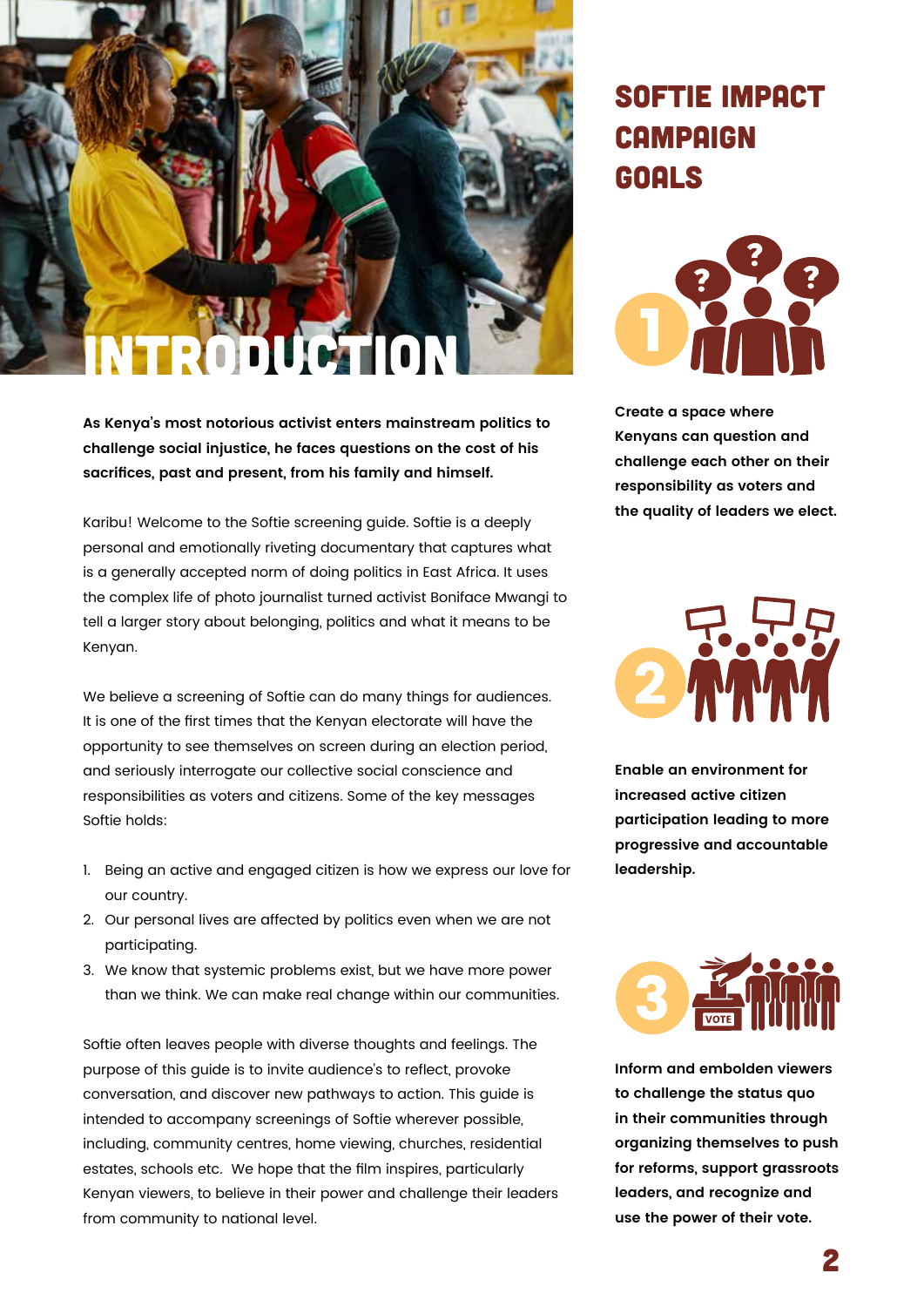## The Cast



**"When you see activists on the streets fighting for your rights, it's not just them making the sacrifice. They have families at home who may be unseen but their role can never be discounted. The struggle is not a one-man struggle, it's a family, it's all of us."** 

> — Njeri Mwangi, Political Activist, Boniface's Wife



**"I want better for my country, a country where everyone has a decent shot in life. Doesn't matter if you are poor. Doesn't matter what tribe or gender. That you matter to this country and this country knows you exist."** 

— Boniface "Softie" Mwangi

**"At your grassroot level, at your own level, you can fight for things you believe in. We need people to speak up, stand out and be a little brave."** 

> — Khadija Mohammed, Boniface's Campaign Leader





Nate Mwangi - Boniface and Njeri's Oldest Child



Naila Mwangi - Boniface and Njeri's Middle Child



Jabu Mwangi - Boniface and Njeri's Youngest Child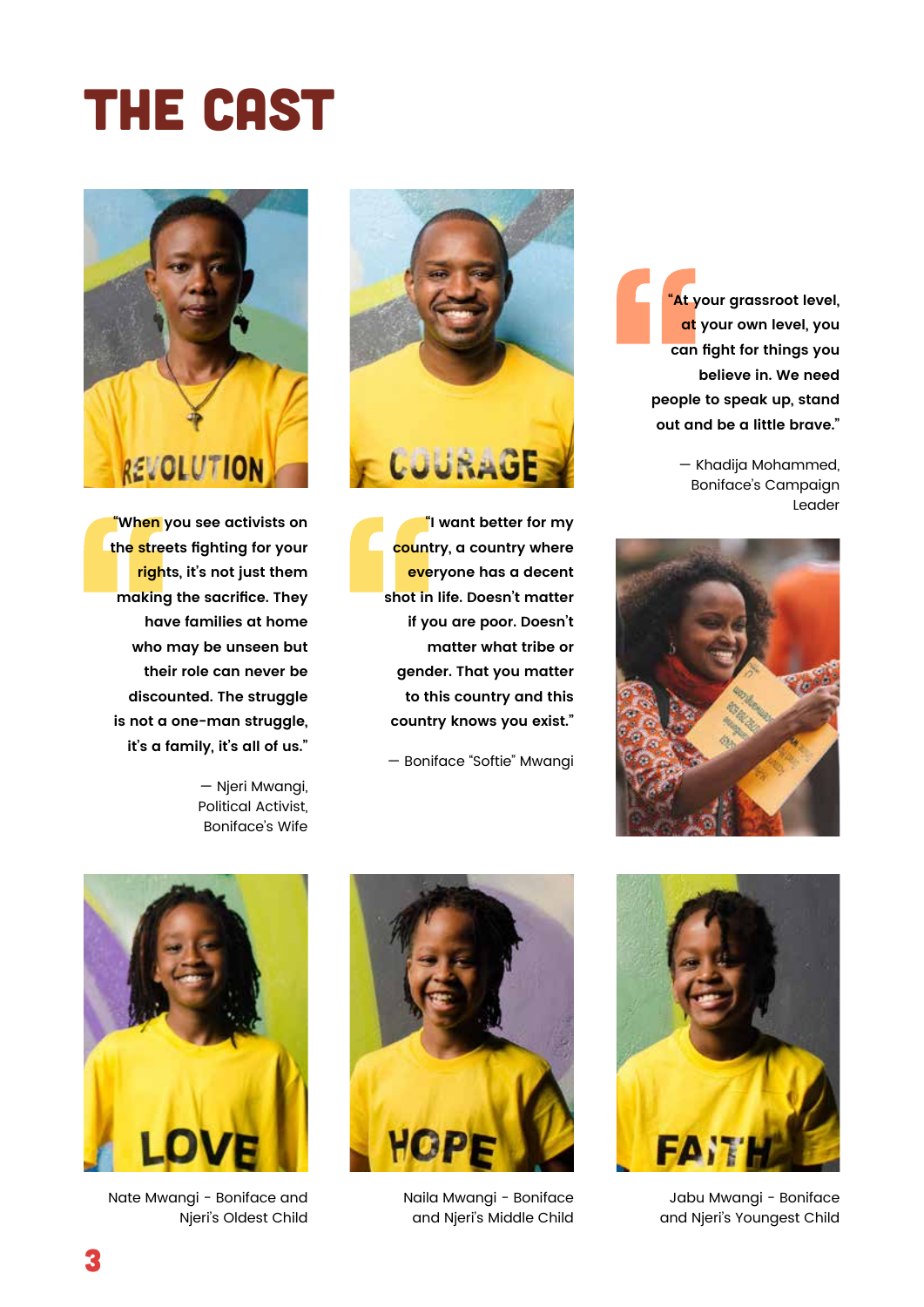# DIRECTOR'S STATEMENT

In 2013 I had the idea to develop an activism manual. It was meant to be a collection of short videos documenting the work of activists around the continent. That is how I met Boniface Mwangi. Four years later, what was to be a manual has turned into an intimate visual portrait and story documenting the thrills, fears, and sacrifices of being an activist. One important question I still have is the implications of living such a life  $-$  to the broader community and one's own family? In this case, what comes first, family or country?

The story is set against a backdrop of historical injustices, which post-independent Kenyan governments have used to fester hate between people who generally share similar cultures. Ironically, our current leaders use the same tactics that our former colonizers did – divide and rule by creating "a fear of the other" – using tribal affiliation and voter bribery. Our country has grappled with 'Fake News' for over 50 years. Kenyan politicians have spent decades perfecting the dark art of spreading deep falsehoods amongst people, to make sure they despise one another. The outcome is that every 5-year election cycle is characterized by violence. This is done to sustain an even greater obstacle of progress.

Incidentally, it is this violence that brought the main subject of this story, Boniface Mwangi, into the national and international spotlight. As a young photographer he documented this violence, winning several global and local awards for his bravery, covering the stories of survivors. Boniface's life was forever changed from then on, turning to activism as a means to push for positive transformation of Kenyan leadership. This is how I met him. Boniface's wife, Njeri, has also emerged as a critical element of this narrative. As a witness to what lies beyond the activist and politician that is Boniface, she has provided a rare and remarkable view into the sacrifices that families of activists have to make in their quest for social change.

From dynamic protests, death threats, family fights, and life-changing decisions, this film tells the story of their remarkable journey. In a world where sowing seeds of division continues to

4

be encouraged, I hope that telling this story will inspire you to fight for justice and a more equal and inclusive society in your own way.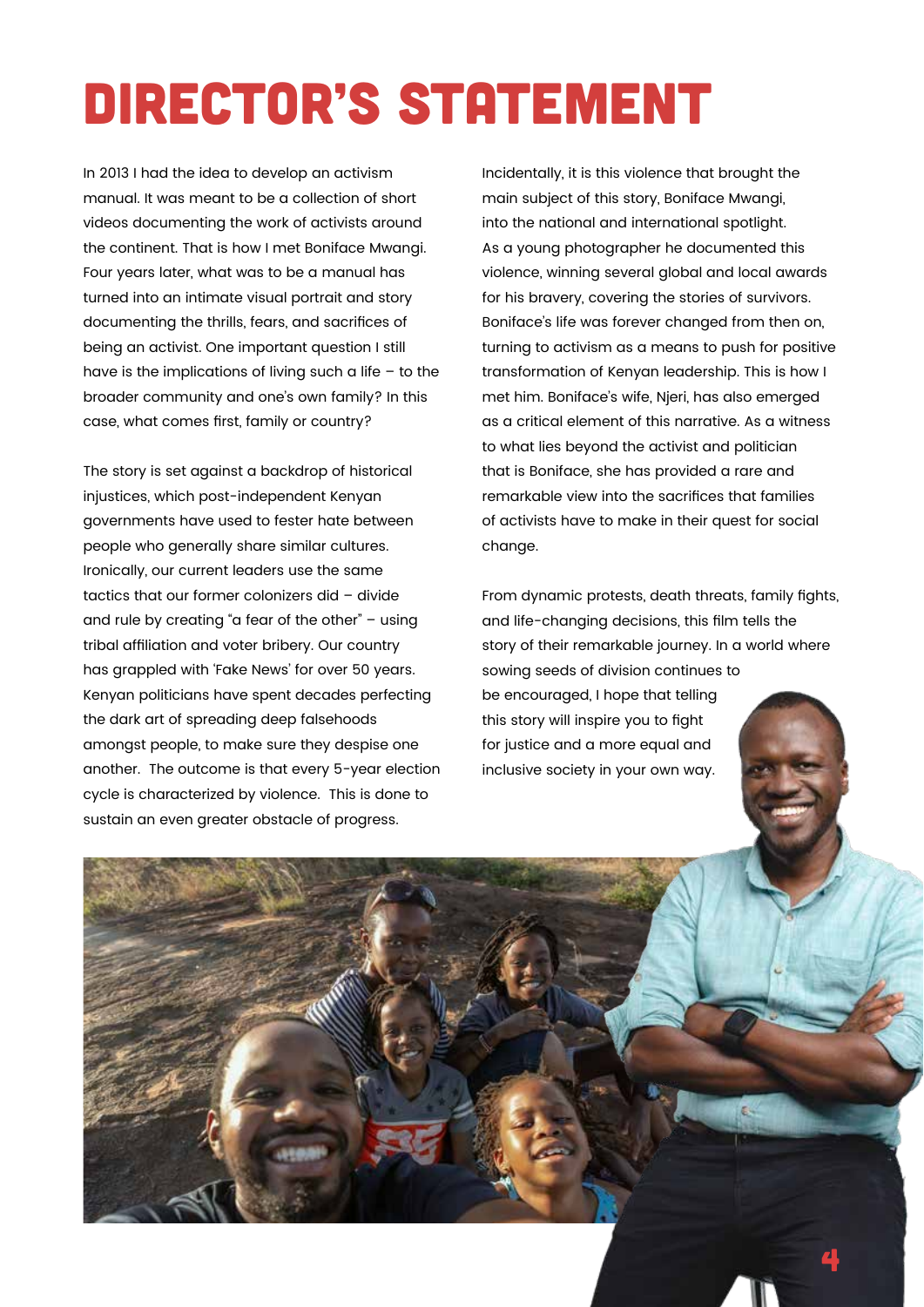# How to Facilitate a Screening

#### Before Screening





- 2 If you have coordinated an after screening panel, share the film's key messages (page 2) to those on the panel BEFORE the screening so they have time to prepare.
- **3** Review the discussion questions/topics ahead of the event and, based on time constraints, highlight certain questions that feel most relevant







#### Post Screening

• Facilitate a post-screening discussion, where people can voice their experiences in a safe and non-judgemental space. We have included a series of discussion points on the next page as starting points. 1



- Briefly outline the discussion topics for the audience before opening the floor to comment, limit responses to 2 minutes, and designate a timekeeper 2
- 3 Depending on the size of the audience, consider breaking into pairs or small groups
- 4 After the discussion, share Softie Citizen's Guide and Audience Survey
- $\overline{\phantom{a}}$  Ask the audience/group to visit www.softiethefilm.com/ take-action to see the most up-to-date ways to support the campaign.
- 6 Encourage the audience to host a screening in their community or workplace, by visiting www.softiethefilm. com/take-action#showthefilm







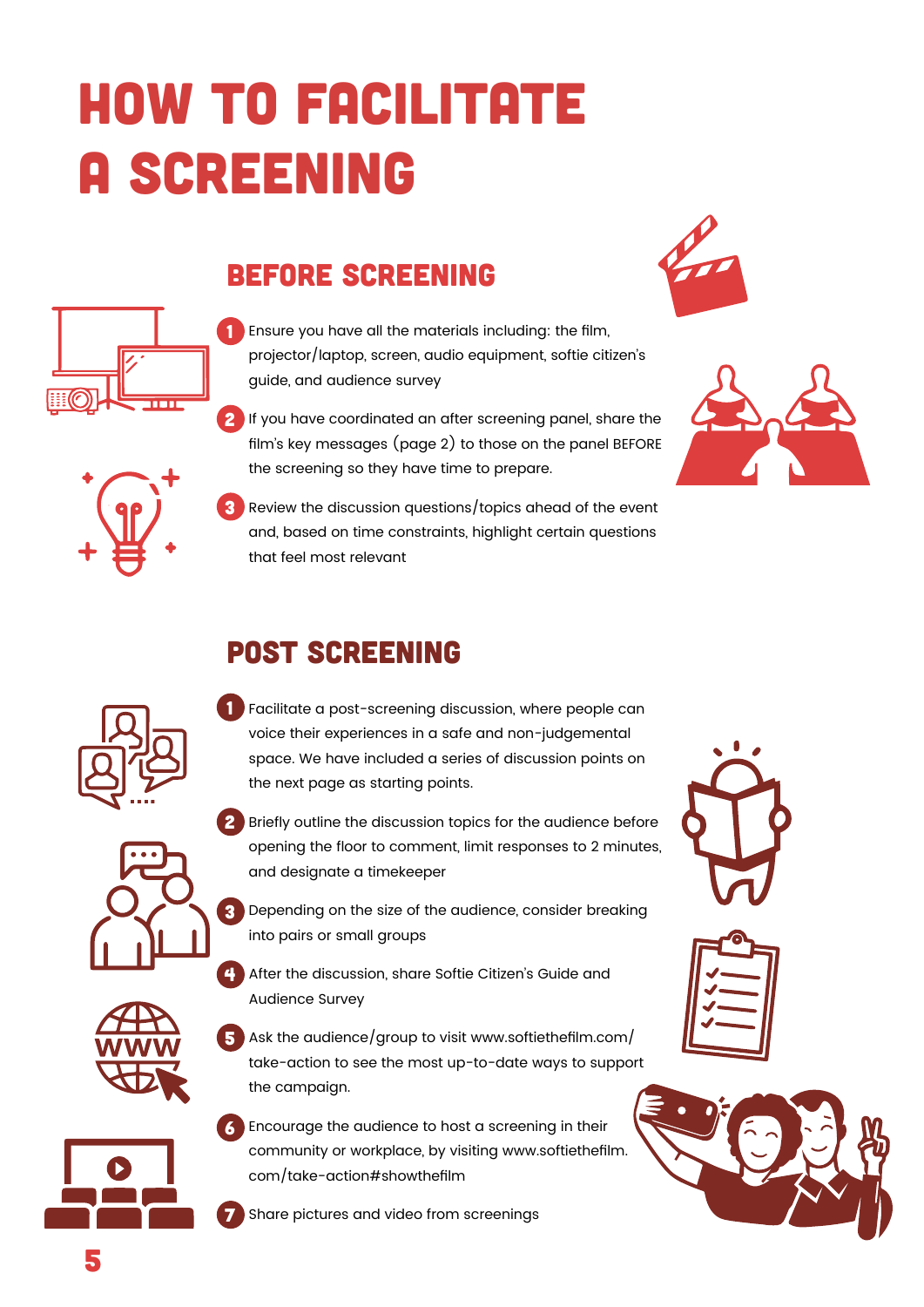# Discussion Questions

#### **STARTING THE CONVERSATION**

- 1. What do you think about the film?
- 2. How did you feel about politics or activism after watching the film?
- 3. Was there a character/scene from the film that resonated most with you?
- 4. Was there anything that surprised you about the story? Or something new you have learned?

#### **PERSONAL SACRIFICE OF ACTIVISTS**

- 5. What makes a good leader or activist?
- 6. Has the film changed your perception on the idea of activism and activists?
- 7. Is there a line between family and country?
- 8. Women are shown as crucial in social movements. How does this impact your view of women in movements?

#### **RESPONSIBILITIES AS VOTERS AND CITIZENS/ PERSONAL IS POLITICAL**

- 1. Having watched the film, who is responsible for putting in the right leaders?
- 2. Having watched the film, How are you feeling about the upcoming elections?
- 3. Did you vote in the last elections, will you vote in the next elections?
- 4. If you are planning to vote, how will you decide on who to place in office?
- 5. Do you feel that you have the power to question your elected officials/leaders?

#### **TAKING ACTION**

- 1. Where do you see possibilities for change in your community? How can you contribute to it?
- 2. Do you believe you can make a difference in your community?
- 3. Have you ever taken any action/activity to demand for better services or accountability from your leaders?
- 4. If not, why have not taken any action towards better governance/leadership?
- 5. Do you have the support system or know how to take action in your community?
- 6. What motivation or support would help you take action against injustice or bad Governance?